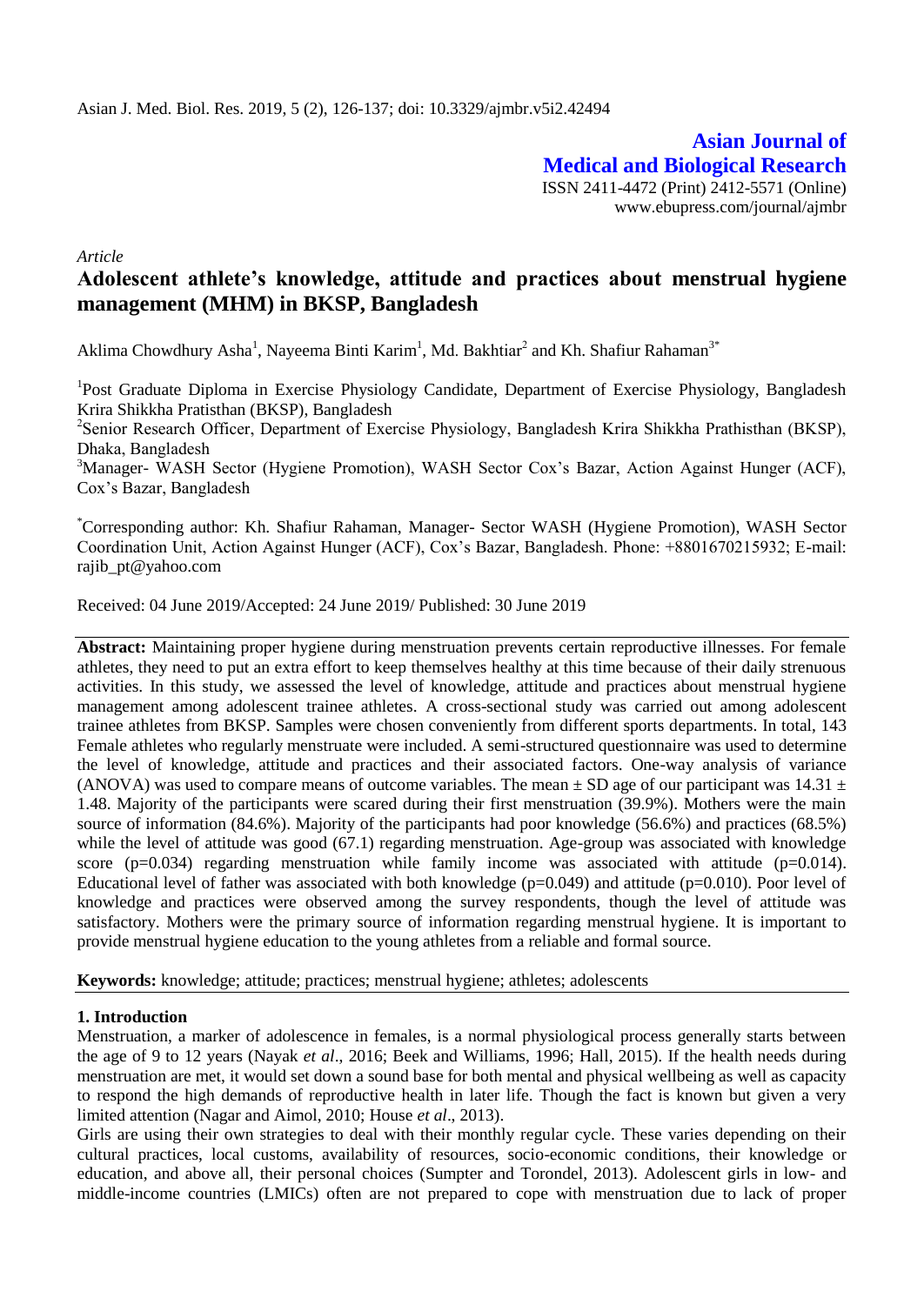knowledge and misconceptions and when they experience their first menstruation, they become really helpless (Chandra-Mouli and Patel, 2017). Many of them suffers from fear, shame and confusion during their menstrual cycle having a great deal of challenges to manage it due to lack of information and social support, and existing social taboos (Van de Walle and Renne, 2001; McMahon *et al*., 2011). Menstruation and reproduction are considered as dirty and shameful and adults such as parents and teachers are reluctant to talk freely bearing a culture of silence while talking about menstruation (Chandra-Mouli and Patel, 2017; Garg *et al*., 2001; Omigbodun and Omigbodun, 2004). The situation is in line with the context of Bangladesh (Haque *et al*., 2014). Good menstrual hygiene includes adequate cleaning of external genitalia, use of sanitary pad and frequent changing to prevent odor, proper washing, drying and disposal of rags and sanitary pads (Omidvar and Begum, 2010). Many girls and women in Bangladesh are commonly using rags instead of sanitary pad because it is not affordable to all (Ahmed and Yesmin, 2008). Unhygienic practices during menstruation leads to various reproductive tract infections as well as other gynecological issues (Shanbhag *et al*., 2012). Additionally, mismanagement of menstrual hygiene affects women's private and social life in many ways (Ahmed and Yesmin, 2008). Many girls do not attend their school or unable to concentrate properly in classroom ended up having poor performance in their examinations (Alam *et al*., 2017). On the other hand, good knowledge of menstrual hygiene and practices reduces the risk of urinary and reproductive tract infections and complications (Kamaljit *et al*., 2012). Moreover, expense of commercial pads, lack of water and sanitation facilities at schools, lack of gender specific toilets or private rooms for changing sanitary pads are some of the factors that affects menstrual hygiene management (MHM) at the social, cultural and economic level (Loughborough University, 2012).

Menstruation also affects the performance of athletes. Alongside with the regular training, a female athlete has to battle with pain and discomfort when she is having her menstruation. Majority of athletes in different disciplines do not know that untreated menstrual disorders have a negative health effects (Miller *et al*., 2012; Feldmann *et al*., 2011). Lack of awareness is one of the barriers to healthy menstrual practices in rural Bangladeshi adolescent girls. Many studies have revealed that the mothers, teachers and friends are the primary source of information regarding menstrual awareness (Aniebue *et al*., 2009; Singh *et al*., 2006; Lee *et al*., 2006). Good knowledge regarding menstruation and menstrual hygiene tend to affect a girl's attitude and practices but does not guarantee it. It also requires self-motivation to maintain self-care of athletes beside their routine activities to maintain proper menstrual hygiene. We have conducted this study to assess the knowledge, attitude and practice of menstrual hygiene management (MHM) among adolescent trainee athletes participating in regular training in BKSP.

### **2. Materials and Methods**

We have conducted this study using a cross-sectional method in BKSP (Bangladesh Krira Shikkha Protisthan), Bangladesh. Our participants were adolescent trainee athletes who are participating in regular training at different sports departments. BKSP, also known as Bangladesh Institute of Sports is one of the leading govt. institutes providing athletic training in 17 distinct sports departments since 1976. We have conducted this study from January 2018 to July 2018. We have divided our samples into different clusters according to their field of sports such as cricket, football, tennis etc. A total number of 143 samples were chosen conveniently from each cluster during our visit after the end of their regular training session for that day but could not cover all the clusters due to time limitation. The number of female students in the study area were also very few to fill up the target sample size. Adolescent trainee athletes participating in different games aged between 10 to 19 years were particularly included in this study. Female athletes who had menarche and menstruate regularly were included. Participation was entirely voluntary in this study, we also have ensured the confidentiality. Participants who were not willing to take part were excluded.

#### **2.1. Data collection technique**

Before the data collection, the researchers have visited all sports departments at BKSP and had a short meeting with the corresponding coaches; objectives of the study, methodology, and research outcome and permission procedures were discussed in the meeting. The researchers have received a written permission for data collection. After the permission was obtained, we have conducted a pilot survey to revise the designed research tools for the final data collection. We have collected the data using a semi-structured self- administered questionnaire facilitated by an expert. We have explained the objective of the research to the trainee athletes, asked about their willingness to participate (verbal consent) and privacy of their identity.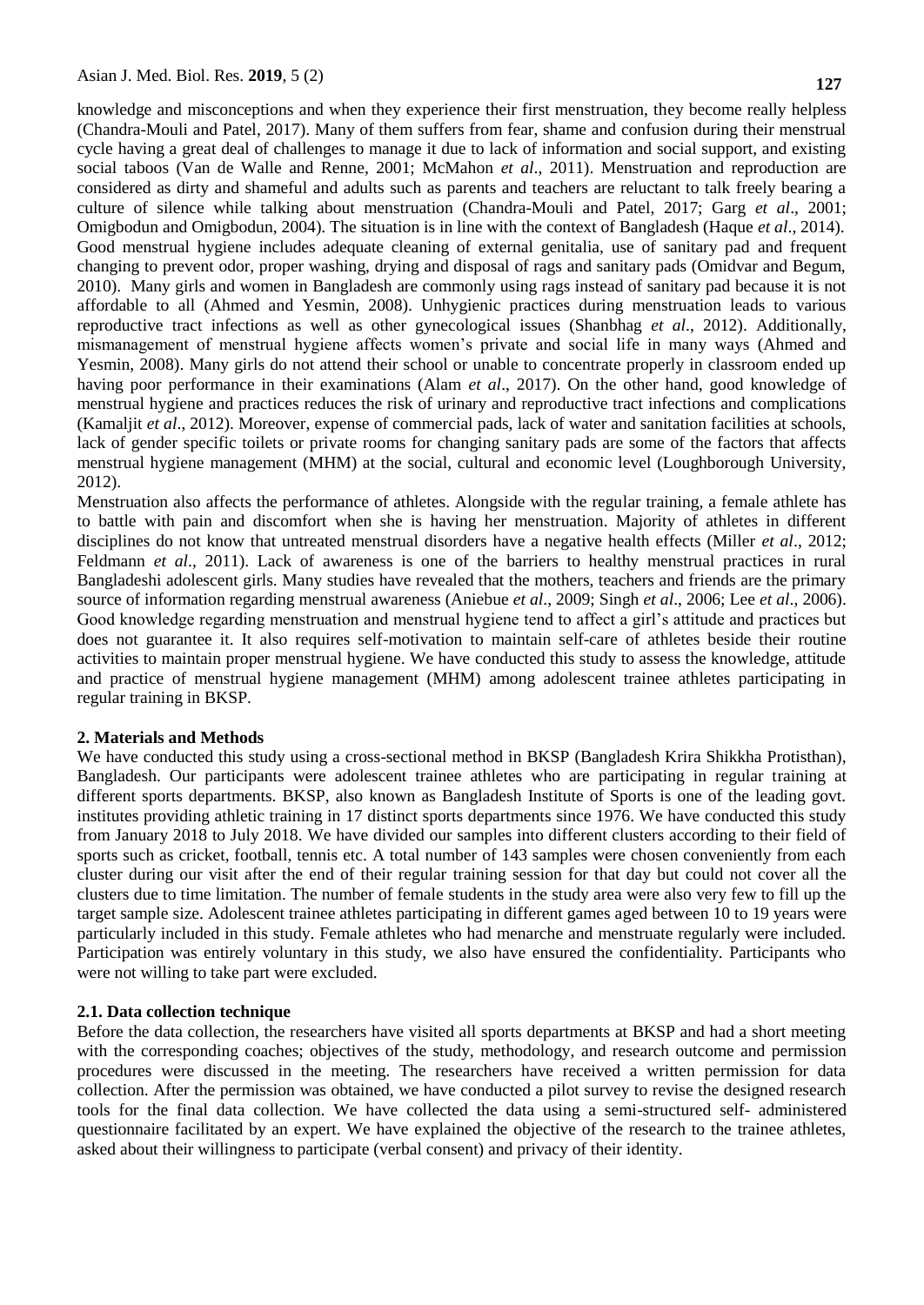### **2.2. Questionnaire design**

We have designed a semi-structured self- administered questionnaire. The knowledge, attitude and practice questions were adapted from similar studies previously done ( Gultie *et al*., 2014; Balqis *et al*., 2016; Kanyadi and Metgud, 2017). The questionnaires was translated into the local Bengali language and was then modified according to the local context. The questionnaire was pretested for further modification according to the local context. The questionnaires had 5 distinct section such as general and demographic questions, menstrual related questions, and menstrual hygiene knowledge, attitude and practice questions. In each section, relevant questions were asked from the respondents such as in the second section includes information about menstruation among trainee athletes and the sources where the athletes get information from, in third section the emphasis was given to assess the level of knowledge of respondents for menstrual hygiene. To assess knowledge, attitude and practices, 8 questions were asked in each section.

# **2.3. Knowledge, attitude, and practices (KAP) scoring**

A scoring system was developed to show the results of knowledge, attitude and practices based on the response we have got from the participants. Students' menstrual hygiene management (MHM) knowledge attitude and practices (KAP) score was calculated out of the 8 specific questions in 3 distinct sections. Each correct response scored one point, whereas any wrong response attracted no mark and thus the sum score of knowledge, attitude and practices (KAP) was calculated (8 points). The score was then divided into 2 categories (good and poor) based on the mean score of the 3 sections.

# **2.4. Statistical analysis**

Data were then entered into SPSS Version 22 (SPSS Inc., Chicago, IL) software for analysis. We have presented the numerical data into mean, standard deviation and percentages. We have also used frequency distribution to demonstrate the MHM knowledge, attitude and practice scores. Pearson's correlation coefficient was used to assess the correlation between knowledge, attitude and practice (KAP) and one-way analysis of variance (ANOVA) was used to compare means between MHM knowledge, attitude and practice and related factors. To compare MHM knowledge, attitude and practices between dichotomous variables, independent t-test were used. A p-value of  $\leq 0.05$  was considered to be significant for statistical results.

### **2.5. Ethical approval**

The research was approved from the authority of Department of Sports Science, BKSP. Data was collected by the permission of coaches and trainers from the corresponding sports departments. A verbal consent was taken from participants to ensure their voluntary participation in this research.

### **3. Results**

### **3.1. Socio-demographic details**

In total, 143 adolescent trainee athletes from BKSP took part in this study. The mean  $\pm$  SD (Standard Deviation) age of our participant was  $14.31 \pm 1.48$  with a range of 11-19 years. Nearly 80% (79.7%, n=114) participants were equal to or below 15 years of age. Majority of our participants were Muslims (n=115, 80.4%). In this survey population, majority of the girls were secondary school (Grade 6- 10) students (84.6%, n=121) followed by higher secondary (college) level students (14.7%, n=22. None of them were also married.

BKSP has 17 sports discipline, in this research, we have surveyed trainee athletes from 9 sports discipline based on precise inclusion criteria using convenient sampling technique. Most of our participants were from football department (n= 36, 25.2%) followed by Athletics (n=28, 19.6%), Archery (n=20, 14.0%), Cricket (n=20, 14.0%), and so forth (Table 1).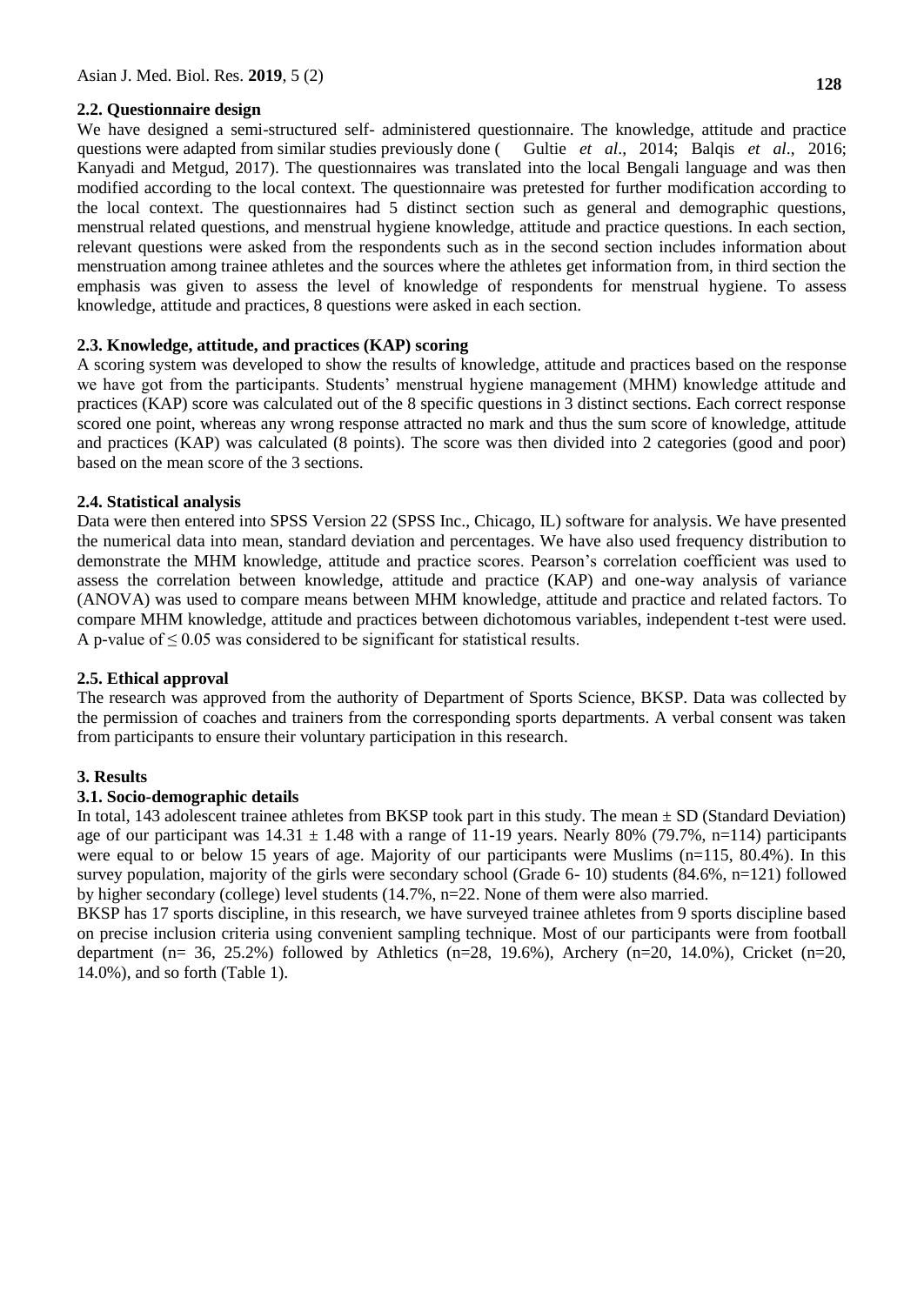| Table 1. Socio-demographic details (n=143). |  |
|---------------------------------------------|--|
|                                             |  |

| <b>Characteristics</b>             | <b>Frequency</b> | Percentage |
|------------------------------------|------------------|------------|
| Age $(14.31 \pm 1.48)$ in years    |                  |            |
| $\leq 15$                          | 114              | 79.7       |
| >15                                | 29               | 20.3       |
| <b>Religion</b>                    |                  |            |
| Muslim                             | 115              | 80.4       |
| Hindu                              | 12               | 8.4        |
| Christian                          | 77               | 4.9        |
| <b>Buddhist</b>                    | 9                | 6.3        |
| <b>Educational Level (Current)</b> |                  |            |
| High school (Secondary)            | 121              | 84.6       |
| College (Higher Secondary)         | 21               | 14.7       |
| Degree/ University (Bachelors)     | 1                | 0.7        |
| <b>Department of Training</b>      |                  |            |
| Archery                            | 20               | 14.0       |
| <b>Athletics</b>                   | 28               | 19.6       |
| Boxing                             | $\overline{4}$   | 2.8        |
| Cricket                            | 20               | 14.0       |
| Football                           | 36               | 25.2       |
| Gymnastics                         | 6                | 4.2        |
| Judo                               | 13               | 9.1        |
| Shooting                           | 11               | 7.7        |
| Tennis                             | 5                | 3.5        |
| <b>Family Income</b>               |                  |            |
| $<$ 10, 000 BDT (120 \$ approx.)   | 90               | 62.9       |
| 10,000-20,000 BDT                  | 34               | 23.8       |
| $>$ 20,000 BDT (240 \$ approx.)    | 19               | 13.3       |

We have asked our participants about their family income. Most of the participants have replied about their family income of 10, 000 BDT (Bangladeshi Taka) (n=90, 62.9%). Very few of them mentioned about their family income more than 20,000 BDT (n=19, 13.3%)

Education of Parents: We have asked our survey respondents about their parent's educational qualifications. Regarding mother's education, most of our participants replied that their mothers were educated up to the secondary level (n=53, 37.1) followed by primary level (n=46, 32.2%). Similarly, for father's education, majority of them have replied that their fathers have studied up to the secondary level (n=46, 32.2%) followed by higher secondary level (n=38, 26.6%) (Table 2).

| Table 2. Education of parents of survey respondents (n=143). |  |  |  |
|--------------------------------------------------------------|--|--|--|
|--------------------------------------------------------------|--|--|--|

| <b>Characteristics</b>              | <b>Frequency</b> | <b>Percentage</b> |
|-------------------------------------|------------------|-------------------|
| <b>Educational status of Mother</b> |                  |                   |
| <b>Illiterate</b>                   | 11               | 7.7               |
| Primary                             | 46               | 32.2              |
| Secondary                           | 53               | 37.1              |
| <b>Higher Secondary</b>             | 25               | 17.5              |
| Graduate and above                  | 8                | 5.6               |
| <b>Educational status of Father</b> |                  |                   |
| <b>Illiterate</b>                   | 8                | 5.6               |
| Primary                             | 28               | 19.6              |
| Secondary                           | 46               | 32.2              |
| <b>Higher Secondary</b>             | 38               | 26.6              |
| Graduate and above                  | 23               | 16.1              |

#### **3.2. Menstruation Related Information**

Regarding the first experience of menstruation, majority of them have replied that they were scared during their first menstruation (n=57, 39.9%) followed by usual or normal feeling (n=39, 27.3%). Regarding restrictions during menstruation, majority of our participants (n=132; 92.3%) have replied that they have certain restrictions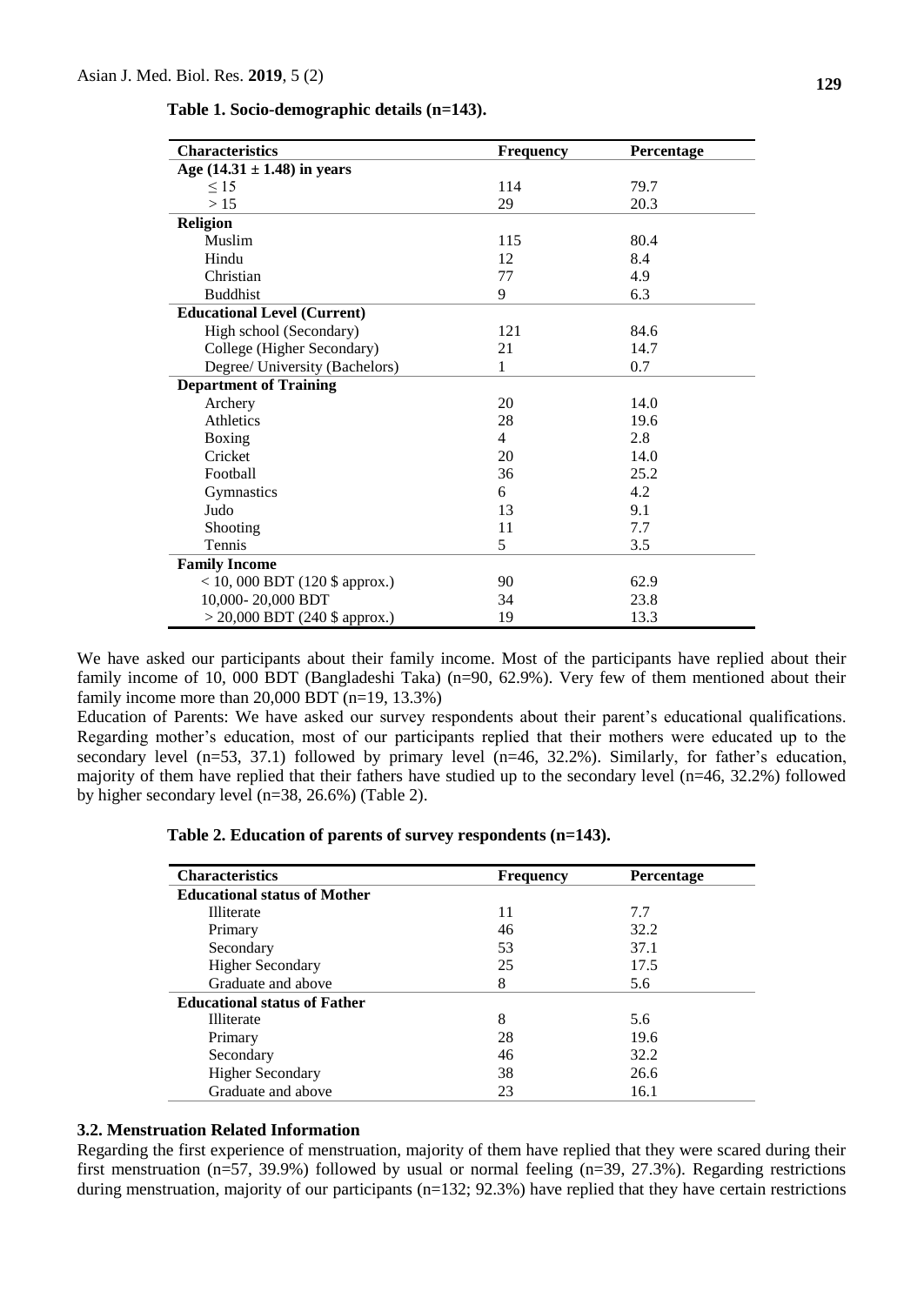during menstruation. Many of them have cited about religious restriction (n=119, 83.2%) followed by restriction on physical activity or playing  $(n=23.16.1\%)$  during their menstruation. Nearly 75% of the respondents  $(n=107)$ have replied that they have normal level of blood loss during their regular menstruation. While asked about average duration of menstrual cycle, nearly 80% (n=111, 77.6%) have replied that, on average their menstrual cycle lasts for 3-6 days. Few of the reported of having menstruation more than 6 days (n=9, 6.3%) (Table 3). In this survey, majority of the participants said that they attend their school during their menstruation (n=132, 92.3%), though some of them replied that they do not attend their schools on the first day of menstruation ( $n=7$ , 4.9%). Majority of participants often experienced Pre-menstrual Syndrome (n=106, 74.1%) followed by lower abdominal pain (n=66, 46.2%). Few of them have also mentioned about loss of appetite, headache, waist pain and etc. (Figure 1).

| <b>Characteristics</b>                  | Frequency      | Percentage |
|-----------------------------------------|----------------|------------|
| <b>First experience of menstruation</b> |                |            |
| Fear                                    | 57             | 39.9       |
| Normal                                  | 39             | 27.3       |
| Irritated                               | 12             | 8.4        |
| Disgusting                              | 32             | 22.4       |
| Others                                  | 3              | 2.1        |
| <b>Restrictions during menstruation</b> |                |            |
| Yes                                     | 132            | 92.3       |
| No                                      | 11             | 7.7        |
| <b>Type of restrictions</b>             |                |            |
| Religious                               | 119            | 83.2       |
| Physical activity/playing               | 23             | 16.1       |
| Schooling                               | 3              | 2.1        |
| Attending family functions              | 1              | 0.7        |
| Household work                          | 2              | 1.4        |
| Avoiding visit to others home           | $\mathbf{1}$   | 0.7        |
| Avoiding regular bath                   | $\mathbf{1}$   | 0.7        |
| <b>Amount of blood loss</b>             |                |            |
| Normal                                  | 107            | 74.8       |
| Heavy                                   | 18             | 12.6       |
| Scanty                                  | 18             | 12.6       |
| <b>Duration of menstrual cycle</b>      |                |            |
| $<$ 3 days                              | 23             | 16.1       |
| 3-6 days                                | 111            | 77.6       |
| $> 6$ days                              | 9              | 6.3        |
| School attendance during menstruation   |                |            |
| Yes                                     | 132            | 92.3       |
| N <sub>o</sub>                          | $\overline{4}$ | 2.8        |
| Not on first day                        | $\tau$         | 4.9        |
|                                         |                |            |

**Table 3. Menstruation related information (n=143).**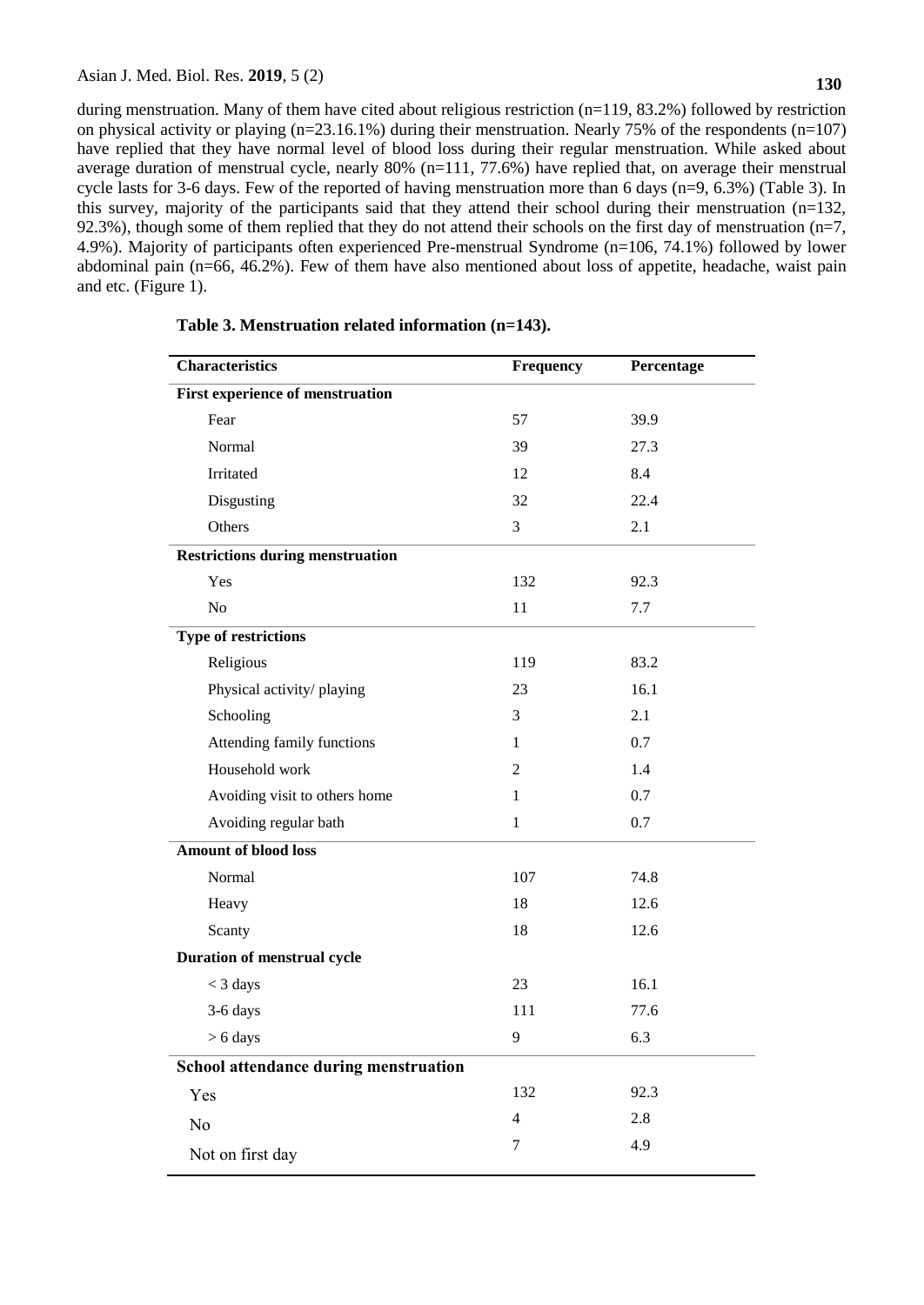



# **3.3. Sources of information**

For the source of information about menstruation and menstrual hygiene, the participants were allowed to answer only 1 of them as the primary source of their knowledge. Majority of the participants (n=121, 84.6%) have replied that they receive information on menstruation and menstrual hygiene from their mother followed by friends (n=9, 6.3%) and doctors/ health professionals (n=4, 2.8%). Only one of them has mentioned teachers or coaches as their primary source of information on menstrual hygiene (Table 4).

### **3.4. BKSP school environment**

Most of the respondents were satisfied and replied that they have menstrual friendly restroom facilities and gender specific toilets in that school. They have also replied that they have adequate water supply, soap and cleaning facilities, and dustbins in their toilet.

| <b>Sources</b>    | Frequency | Percentage |
|-------------------|-----------|------------|
| Radio             | 1         | 0.7        |
| Television        | 1         | 0.7        |
| Parents (Mothers) | 121       | 84.6       |
| Newspaper         | 3         | 2.1        |
| Internet          | 1         | 0.7        |
| Relatives         | 1         | 0.7        |
| Friends           | 9         | 6.3        |
| Teachers/Coaches  | 1         | 0.7        |
| Doctors           | 4         | 2.8        |
| Others            | 1         | 0.7        |
|                   |           |            |

**Table 4. Source of information regarding menstruation (n=143).**

# **3.5. Knowledge about menstrual hygiene Management (MHM)**

The maximum knowledge score was 8. The mean  $\pm$  Standard Deviation (SD) of knowledge score for the total participant was  $5.30 \pm 0.95$ . The highest score was 7 whilst the lowest score was 3. We have divided the knowledge score into two categories as good and poor knowledge based on the mean score. More than half of the participants had poor level of knowledge (n=81, 56.6%) whilst forty-three percent respondents had good knowledge level on menstrual hygiene management (MHM) (n=62, 43.4%) (Figure 2).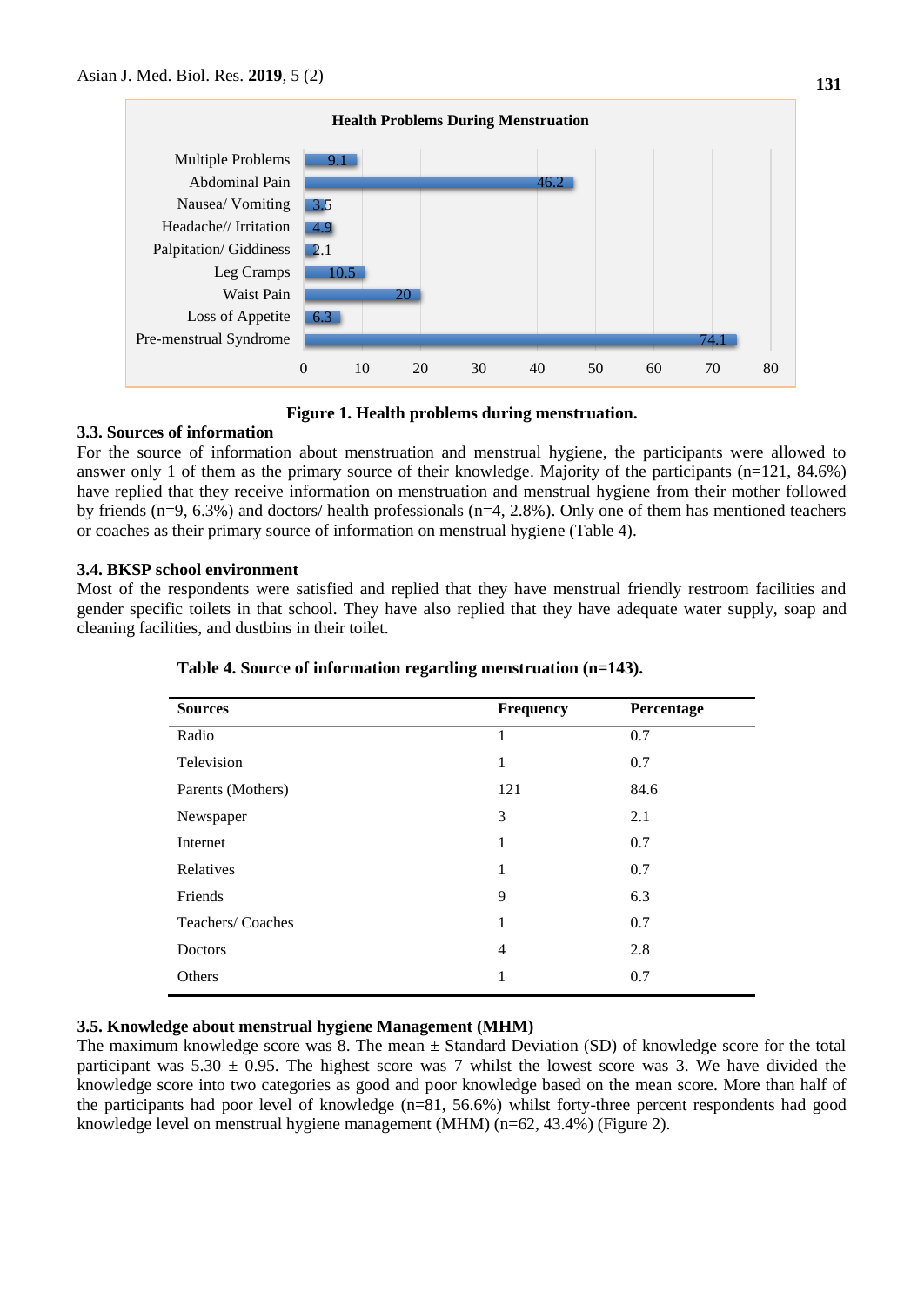

**Figure 2. Percentage distribution of knowledge, attitude and practices of participants.**

Age had a significant influence on knowledge score. Participants, more than 15 years of age had a lower level of knowledge than their juniors (p= 0.003). Their mean  $\pm$  Standard Deviation (SD) knowledge score was 5.38  $\pm$ 0.90 which is higher than the comparison group. In this research, religion of our participants did not have any significant influence on their knowledge score ( $p=0.203$ ). We did not find any significant relationship between educational status of participants and knowledge score  $(p= 0.216)$ . The relationship between family income and knowledge score was also not significant ( $p=0.595$ ). Education of mothers did not have any influence on participants' overall knowledge score (p=0.136) but we have found significant relationship with the educational status of father and participants' knowledge score (p=0.049) (Table 5).

### **3.6. Attitude about menstrual hygiene management (MHM**)

The mean  $\pm$  Standard Deviation (SD) of attitude score was 5.97  $\pm$  1.04. The highest score was 8 whilst the lowest score was 5. Nearly 70% participants had good attitude towards menstrual hygiene (n=96, 67.1%) whilst only 32.9% had poor attitude towards menstrual hygiene (n=47) (Figure 2).

Participants below or equal to 15 years had a slightly higher level of mean attitude score than their comparison group, but the relationship was not statistically significant ( $p=0.529$ ). Religious status did not also have any significant relationship with participant's attitude (p=0.521). We did not find any significant influence of educational level on their attitude towards menstrual hygiene (p=0.552). Unlike knowledge, family income had a significant relationship with attitude score  $(p=0.014)$ . We have found a significant relationship between participant's attitude score and their mother's educational level ( $p=0.027$ ). Similarly, educational level of fathers had also significant relationship with the attitude score of our participants ( $p=0.010$ ).

### **3.7. Practice about menstrual hygiene management (MHM)**

The mean  $\pm$  SD score for practices on menstrual hygiene was  $6.02 \pm 0.91$  ranging from 3 to 8. Dividing into the categories as poor and good according to the mean score we have found that majority of them had poor level of practices on menstrual hygiene management (n=98, 68.5%). (Figure 2).

Age-group did not have any significant influence on menstrual hygiene practices (p=0.681). In this survey population, religion did not have any significant relationship with the practice score  $(p=0.808)$ . Educational level ( $p=381$ ) & monthly family income ( $p=651$ ) of our participants also did not have significant relationship with their practices. Education of father ( $p=088$ ) and mother ( $p=0.091$ ) of the participants also did not have any significant influence on their practices.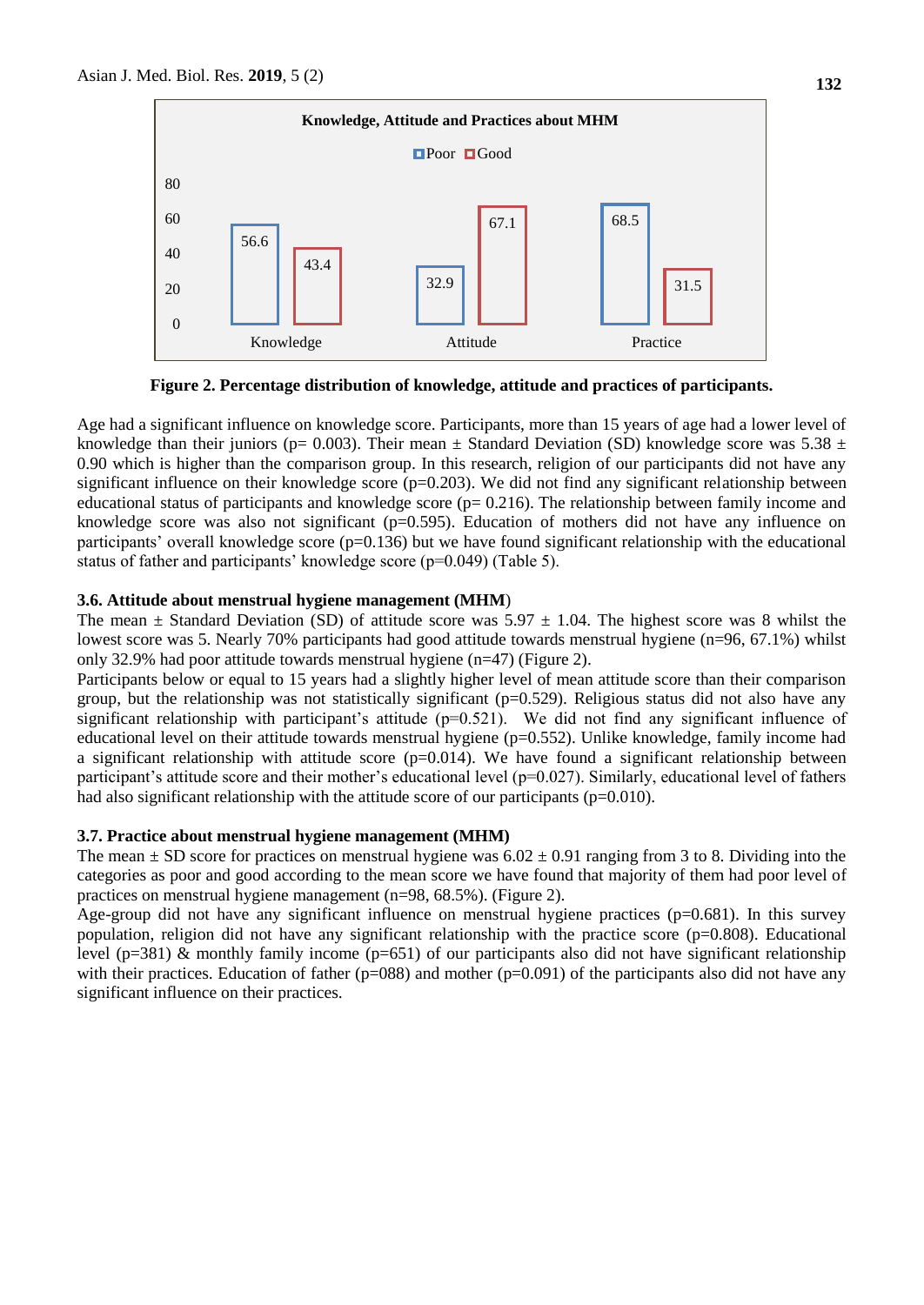# Asian J. Med. Biol. Res. **2019**, 5 (2)

# **Table 5. Bivariate analysis of knowledge, attitude and practices (n=260).**

|                                     | Knowledge       |          | <b>Attitude</b> |          | <b>Practices</b> |         |
|-------------------------------------|-----------------|----------|-----------------|----------|------------------|---------|
| <b>Variables</b>                    | $Mean \pm SD$   | P value  | $Mean \pm SD$   | P value  | $Mean \pm SD$    | P value |
| Age group                           |                 |          |                 |          |                  |         |
| $\leq 15$                           | $5.38 \pm 0.90$ | $0.034*$ | $6.00 \pm 0.98$ | 0.529    | $6.04 \pm 0.85$  | 0.681   |
| $>15$                               | $4.96 \pm 1.08$ |          | $5.86 \pm 1.27$ |          | $5.96 \pm 1.11$  |         |
| <b>Religion</b>                     |                 |          |                 |          |                  |         |
| Muslim                              | $5.27 \pm 0.96$ |          | $6.03 \pm 1.03$ |          | $5.99 \pm 0.93$  |         |
| Hindu                               | $5.50 \pm 0.67$ | 0.203    | $5.66 \pm 1.30$ |          | $6.16 \pm 0.71$  |         |
| Christian                           | $5.85 \pm 0.89$ |          | $5.85 \pm 1.06$ | 0.521    | $6.14 \pm 0.69$  | 0.808   |
| <b>Buddhist</b>                     | $4.88 \pm 1.16$ |          | $5.66 \pm 0.86$ |          | $6.22 \pm 1.09$  |         |
| <b>Educational Level</b>            |                 |          |                 |          |                  |         |
| High school (Secondary)             | $5.33 \pm 0.93$ |          | $6.00 \pm 1.00$ |          | $6.04 \pm 0.85$  |         |
| College (Higher Secondary)          | $5.14 \pm 1.10$ | 0.216    | $5.85 \pm 1.31$ | 0.552    | $5.85 \pm 1.89$  | 0.381   |
| Degree/ University                  | $5.00\pm0.00$   |          | $5.00\pm0.00$   |          | $7.00\pm0.00$    |         |
| <b>Family Income</b>                |                 |          |                 |          |                  |         |
| $<$ 10, 000 BDT (120 \$)            | $5.24 \pm 0.96$ |          | $6.15 \pm 0.91$ |          | $5.97 \pm 0.91$  |         |
| 10,000-20,000 BDT                   | $5.44 \pm 0.70$ | 0.595    | $5.76 \pm 1.23$ | $0.014*$ | $6.14 \pm 0.82$  | 0.651   |
| $>$ 20,000 BDT (240 \$)             | $5.31 \pm 1.29$ |          | $5.47 \pm 1.12$ |          | $6.05 \pm 1.07$  |         |
| <b>Educational status of Mother</b> |                 |          |                 |          |                  |         |
| Illiterate                          | $5.18 \pm 0.98$ |          | $6.36 \pm 0.92$ |          | $5.45 \pm 1.21$  |         |
| Primary                             | $5.21 \pm 0.81$ |          | $6.26 \pm 1.08$ |          | $6.06 \pm 0.90$  |         |
| Secondary                           | $5.26 \pm 1.00$ | 0.136    | $5.90\pm0.96$   | $0.027*$ | $5.96 \pm 0.89$  | 0.088   |
| <b>Higher Secondary</b>             | $5.72 \pm 1.00$ |          | $5.56\pm1.08$   |          | $6.36 \pm 0.86$  |         |
| Graduate and above                  | $4.87 \pm 0.83$ |          | $5.50 \pm 0.92$ |          | $6.00 \pm 0.00$  |         |
| <b>Educational status of Father</b> |                 |          |                 |          |                  |         |
| Illiterate                          | $4.75 \pm 0.88$ |          | $6.25 \pm 0.70$ |          | $6.21 \pm 0.64$  |         |
| Primary                             | $5.39\pm0.83$   |          | $6.53 \pm 0.83$ |          | $5.60 \pm 1.03$  |         |
| Secondary                           | $5.06 \pm 0.90$ | $0.049*$ | $5.89 \pm 1.03$ | $0.010*$ | $6.10 \pm 0.92$  | 0.091   |
| <b>Higher Secondary</b>             | $5.42 \pm 0.97$ |          | $5.84 \pm 1.97$ |          | $6.21 \pm 0.77$  |         |
| Graduate and above                  | $5.65 \pm 1.07$ |          | $5.56 \pm 1.27$ |          | $6.04 \pm 0.92$  |         |
| $*$ = Significant, P value < 0.05   |                 |          |                 |          |                  |         |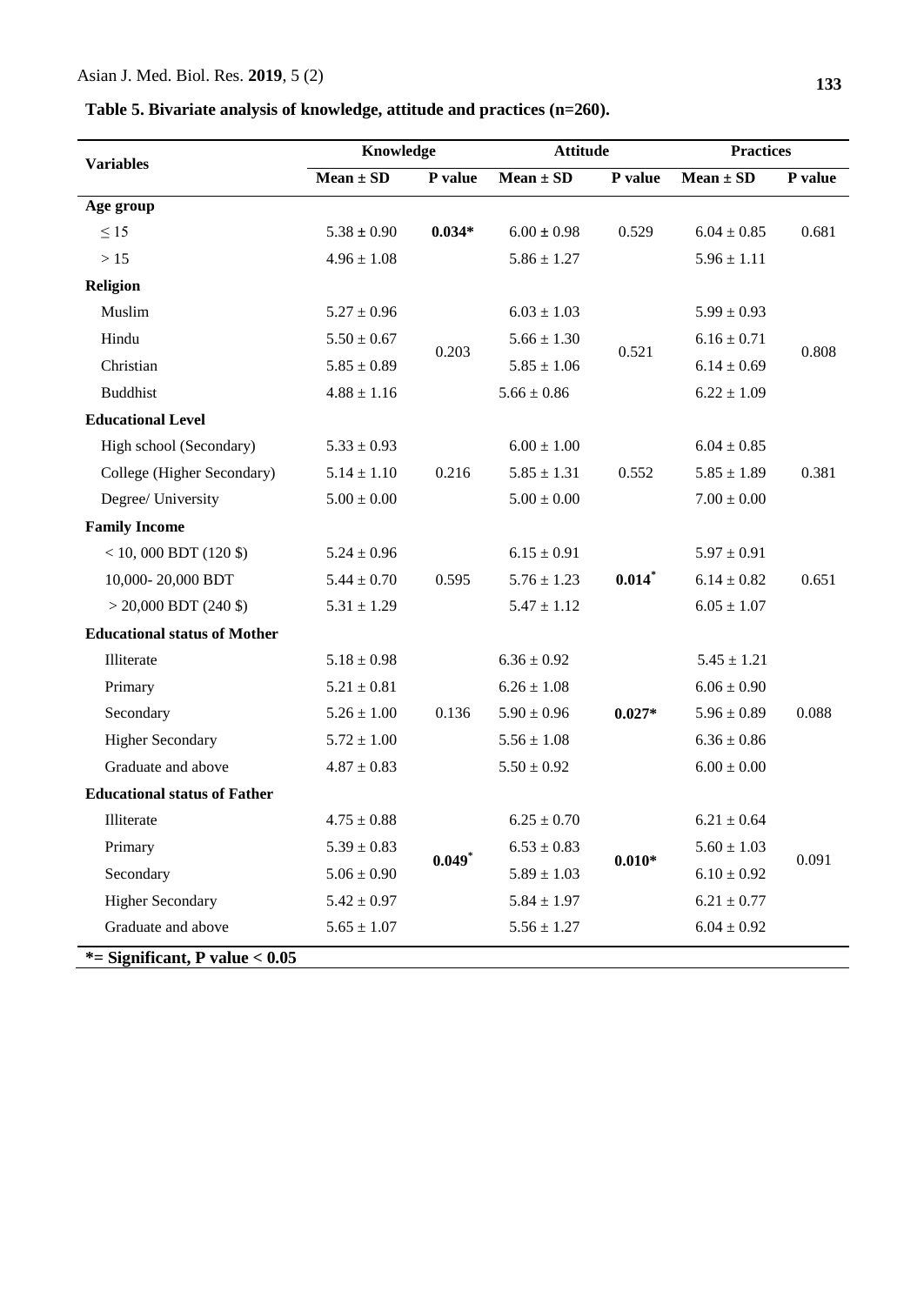# **3.8. Relationship between knowledge, attitude and practices**

Using Pearson correlation analysis, we have determined the relationship between knowledge, attitude and practice score of our participants. We have found that knowledge score did not have any significant influence on the attitude towards MHM ( $P=0.899$ ). But knowledge score was positively and significantly correlated with the practices of the respondents held towards MHM (P=0.028).

### **4. Discussion**

Menstruation is an integral part of pubertal maturity among girls. For adolescent female athletes, it is more important to have a sound reproductive health to be active even when they menstruate. In this particular study, we have revealed the level of knowledge, attitude and practices of adolescent trainee athletes and the associated factors.

The age range of girls in this study (10-19 years) falls in line within the range in other similar study (Omigbodun and Omigbodun, 2004; Adinma and Adinma, 2008). In this study, majority of respondents were either scared (39.8%) or felt disgusted (22.4%) at their first menses. This was similar to findings of other studies carried out in Karachi in Pakistan, Nigeria and India (Ali and Rizvi, 2010; Fehintola *et al*., 2017; Tiwari *et al*., 2006). In this study restrictions were practiced by majority of the participants (92.3%) and the most common restrictions were religious and physical activity. This was similar to the findings of the study done in the past (Thakre *et al*., 2011; Mudey *et al*., 2010). In this study, 46.2% and 74.1% of adolescents experienced abdominal pain, pre-menstrual syndrome, respectively, which are similar to the results of a study in Bangladesh (Haque *et al*., 2014) as well as studies from abroad (Lee *et al*., 2006; Adinma and Adinma, 2008).

Lack of gender-specific toilets and water supply affects menstrual hygiene management leading to poor physical and psychological health outcome. In this survey, we have found toilet facilities were adequate and gender specific toilets in their school and respective training departments. In a study in Bangladesh found that, the absence of an available gender-specific toilet was one reason for school absence during menstruation (Alam *et al*., 2017). It is also evident that improved toilet facilities for menstrual hygiene have significantly improved girls' attendance (Nepal, 2009).

Regarding the source of information, we revealed that, the mother was the primary provider of information about menstruation and related hygiene for most participants (84.6%). This finding was in accordance with those of other studies: 80% in Malaysia (Lee *et al*., 2006), 64.9% in India (Singh *et al*., 2006), and 86.9% in Lebanon (Santina *et al*., 2013). Only 6.3% respondents mentioned about friends, followed by doctors (2.8%) and newspaper (2.1%) as their main sources of menstrual information. Involvement of other media was rarely cited. The possible reason could be students are not open to discuss about this due to shame or lack of information among other sources such as teachers or relatives. Quality of educators such as trained school teachers or health care workers can have a greater impact on sexuality education particularly information related to menstruation (UNESCO, 2014).

In this study, nearly half of the respondents have good knowledge on menstrual hygiene which was similar to the findings of other study carried out a study in Bangladesh (Haque *et al*., 2014). This was contrary to the findings of a study carried out in Kano by Lawan that shows that only 4% of respondents have good knowledge of menstruation and its hygienic practices (UM *et al*., 2010).

In this study, we found most of our participants had good level of attitudes towards menstrual hygiene (67.1%). The result was similar with other study conducted in one part of India (Balqis *et al*., 2016). Another study has found good attitude level among urban residents due to the high socio-economic status, availability of media and educated people (Balqis *et al*., 2016). Overall the hygienic practice during menstruation was good as only 31.5% of respondents had poor hygienic practice. The finding of this study was lower than studies conducted in Ethiopia and North-western Nigeria which were 90.9 % and 88.7 %, respectively (Gultie *et al*., 2014; UM *et al*., 2010). This means that not all who had good knowledge had practiced it. Knowledge had a positive relationship with practices in this study. Good knowledge and positive attitude towards menstrual hygiene management exerts influence on its practices which ultimately prevents the risk of developing reproductive health problems.

In a study conducted in Uttarakand, India suggests that girls had better level of knowledge whose father had tertiary level of education (Juyal *et al*., 2012) which is similar to our study where level of education of fathers have greatly influenced the knowledge and attitude of our respondents. But the result was opposite for attitude section. It is also evident that the educational status of female students' mother had significant influence on having good knowledge about menstrual hygiene management (Gultie *et al*., 2014; Bobhate and Shrivastava, 2011; Abioye-Kuteyi, 2000) which is in contrary with this study. Educational status of parents was also an important predictor of menstrual hygiene practices in some other relevant studies (Santina *et al*., 2013; Abioye-Kuteyi, 2000; Upashe *et al*., 2015). Educational status of father and mother in this study did not have any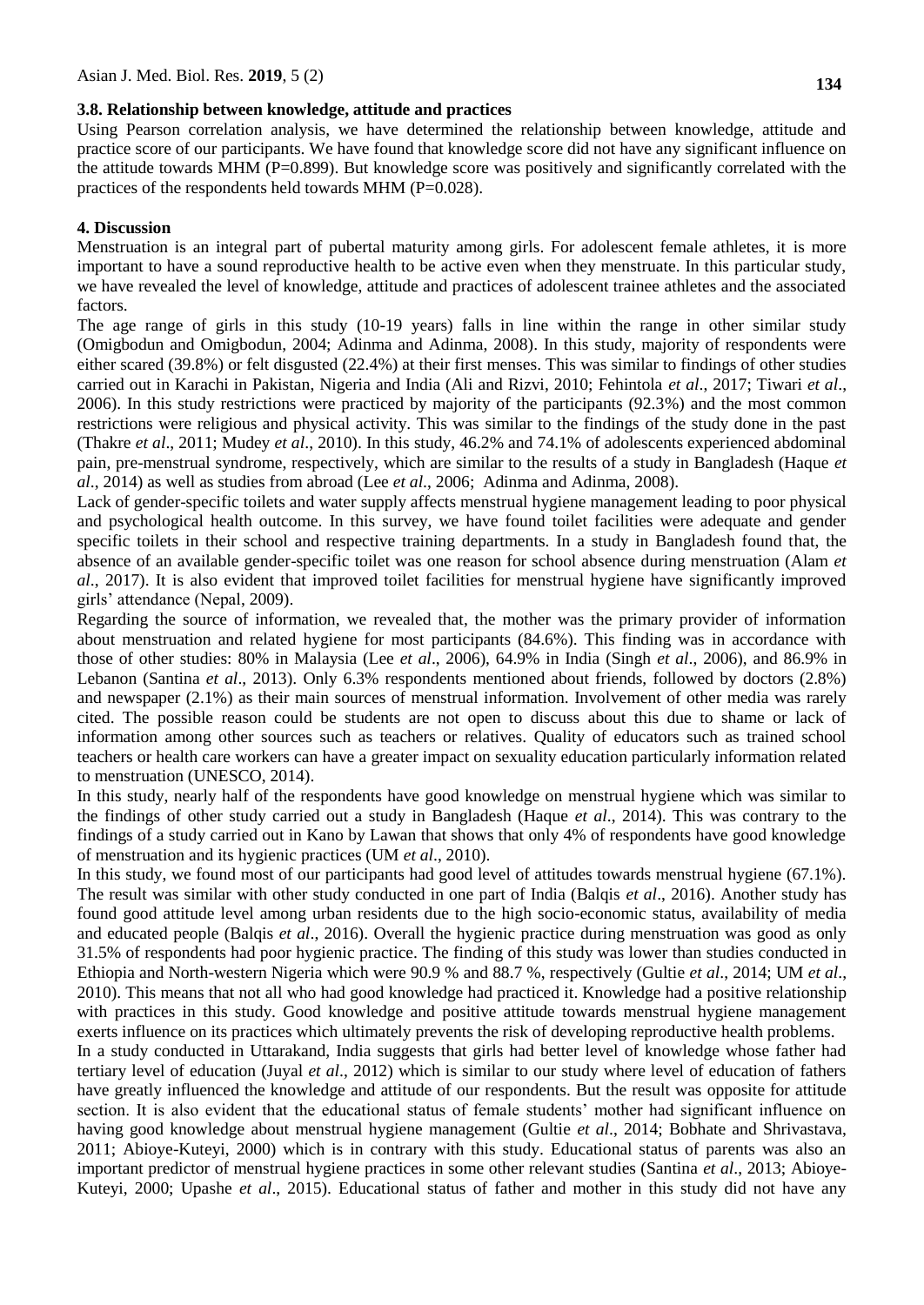significant influence on participant's knowledge and practices except the attitude about menstrual hygiene management. This can be partly explained that the participants are residential during their training period; they are more attached with their coaches, trainers and classmates or co-athletes. They get a very few chance to discuss issues about menstrual hygiene management with their parents particularly mothers.

Improving knowledge and changing attitudes about menstruation among adolescent girls boosts their confidence to manage their menstruation hygienically. Proper education can bring this change in their behavior (Naeem *et al*., 2015). Teaching reproductive health is not common in Bangladeshi context. Though in school curriculum it contains a small portion of information on menstruation, but in most of the cases teachers tend to avoid this chapter. As a result, students do not receive any formal educational sessions on menstruation leaving a vast majority of adolescent girls uninformed about this important event of their life. Structured curriculum and regular educational sessions can help to improve this situation.

This study has revealed several important findings and insights for adolescent trainee athlete girls. However, it also has some limitations. First, the findings in this study were based on self-reported outcomes and may therefore differ from actual behavior. The structure of the study was cross-sectional study and this may limit causal conclusion. However, further research could focus on specific educational intervention on menstrual hygiene management in this population. It would also be beneficial to adopt qualitative approaches to produce more comprehensive findings emphasizing the management of menstrual hygiene during sport activities among the study population.

#### **5. Conclusions**

The knowledge and practices of participants regarding menstrual hygiene management were poor for majority of the participants, whereas the level of attitude was good. Mothers followed by friends were the primary source of information regarding menstrual hygiene. Age-group had significant relationship with knowledge score and family income had significant relationship with attitude score. Educational status of mother was associated with attitude score of the participants while the educational status of father was associated with knowledge and attitude score of the participants. Based on the above discussion cited above, there is a need to empower adolescent athletes with proper information regarding menstrual hygiene management through a formal source. Coaches and trainers could also be empowered in the same way to function as primary sources of information on menstruation and other reproductive health issues for dealing with adolescent issues and facilitate referrals during need.

### **Acknowledgements**

We are grateful to our participants for their sincere response in this study. We are also grateful to the authority of BKSP and coaches of different sports departments for their help in conducting the data collection process smoothly.

#### **Conflict of interest**

None to declare.

### **References**

- Abioye-Kuteyi EA, 2000. Menstrual knowledge and practices amongst secondary school girls in lle lfe, Nigeria. J. R. Soc. Promot. Health, 120: 23-26.
- Adinma ED and JIB Adinma, 2008. Perceptions and practices on menstruation amongst Nigerian secondary school girls. Afr. J. Reprod. Health, 12: 74-83.
- Ahmed R and K Yesmin, 2008. Menstrual hygiene: breaking the silence. Beyond construction: Use by all. A collection of case studies from sanitation and hygiene promotion practitioners in South Asia. London: WaterAid, pp. 283-287.
- Alam MU, SP Luby, AK Halder, K Islam, A Opel, AK Shoab, PK Ghosh, M Rahman, T Mahon and L Unicomb, 2017. Menstrual hygiene management among Bangladeshi adolescent schoolgirls and risk factors affecting school absence: results from a cross-sectional survey. BMJ open, 7: e015508.
- Ali TS and SN Rizvi, 2010. Menstrual knowledge and practices of female adolescents in urban Karachi, Pakistan. Journal of Adolescence, 33: 531-541.
- Aniebue UU, PN Aniebue and TO Nwankwo, 2009. The impact of pre-menarcheal training on menstrual practices and hygiene of Nigerian school girls. Pan African Medical Journal, 2(1).
- Balqis M, IFD Arya and MNA Ritonga, 2016. Knowledge, attitude and practice of menstrual hygiene among high schools students in Jatinangor. Althea Med. J., 3: 230-238.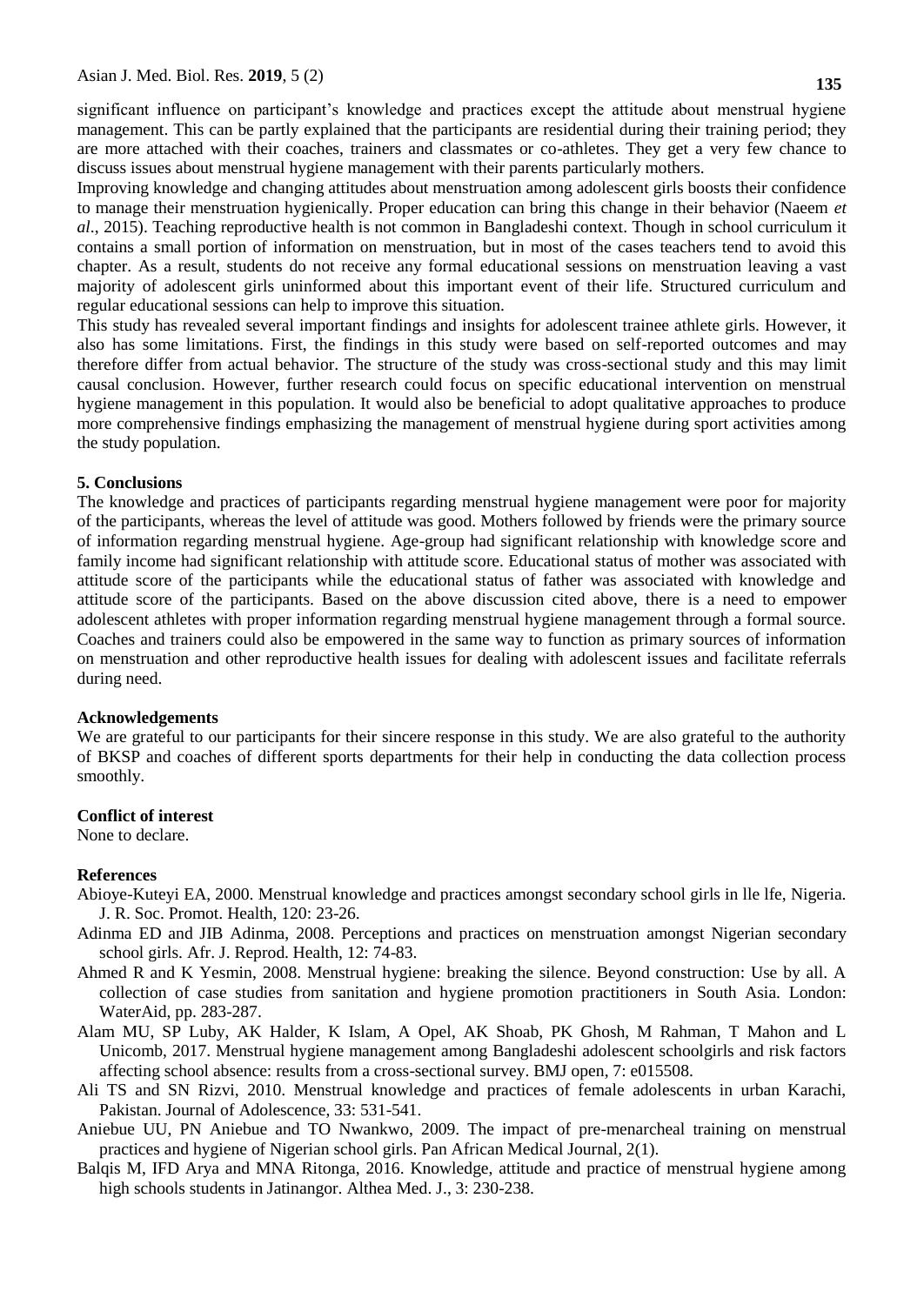- Beek JS and W Williams, 1996. Puberty and Dysmenorrhea Treatment. Novice's Gynecology. Philadelphia: Williams and Wilkins, 35.
- Bobhate P and S Shrivastava, 2011. A cross sectional study of knowledge and practices about reproductive health among female adolescents in an urban slum of Mumbai. Journal of Family and Reproductive Health, pp.117-124.
- Chandra-Mouli V and SV Patel, 2017. Mapping the knowledge and understanding of menarche, menstrual hygiene and menstrual health among adolescent girls in low-and middle-income countries. Reproductive Health, 14: 30.
- Fehintola FO, AO Fehintola, AO Aremu, A Idowu, OA Ogunlaja and IP Ogunlaja, 2017. Assessment of knowledge, attitude and practice about menstruation and menstrual hygiene among secondary high school girls in Ogbomoso, Oyo state, Nigeria. Int. J. Reprod. Contracept. Obstet. Gynecol., 6: 1726-1732.
- Feldmann JM, JP Belsha, MA Eissa and AB Middleman, 2011. Female adolescent athletes' awareness of the connection between menstrual status and bone health. J. Pediatr. Adol. Gynec., 24: 311-314.
- Garg S, N Sharma, and R Sahay, 2001. Socio-cultural aspects of menstruation in an urban slum in Delhi, India. Reprod. Health Matters, 9: 16-25.
- Gultie T, D Hailu and Y Workineh, 2014. Age of menarche and knowledge about menstrual hygiene management among adolescent school girls in Amhara province, Ethiopia: implication to health care workers & school teachers. PLoS One, 9: e108644.
- Hall JE, 2015. Guyton & Hall Physiology Review E-Book. Elsevier Health Sciences.
- Haque SE, M Rahman, K Itsuko, M Mutahara and K Sakisaka, 2014. The effect of a school-based educational intervention on menstrual health: an intervention study among adolescent girls in Bangladesh. BMJ Open, 4: e004607.
- House S, T Mahon and S Cavill, 2013. Menstrual hygiene matters: a resource for improving menstrual hygiene around the world. Reprod. Health Matters, 21: 257-259.
- Juyal R, SD Kandpal, J Semwal and KS Negi, 2012. Practices of menstrual hygiene among adolescent girls in a district of Uttarakhand. Indian J. Community Health, 24: 124-128.
- Kamaljit K, B Arora, KG Singh and NS Neki, 2012. Social beliefs and practices associated with menstrual hygiene among adolescent girls of Amritsar, Punjab, India. JIMSA, 25: 69-70.
- Kanyadi S and CS Metgud, 2017. Menstruation: gap in knowledge, belief and practice among adolescent girls in an urban area of Belagavi. Int. J. Community Med. Public Health, 4: 3640-3644.
- Lee LK, PC Chen, KK Lee and J Kaur, 2006. Menstruation among adolescent girls in Malaysia: a crosssectional school survey. Singapore Med. J., 47: 869-874.
- Loughborough University, 2012. Developing knowledge and capacity in water and sanitation; Menstruation hygiene management for schoolgirls in low-income countries. 2012. Available:http://wedc.lboro.ac.uk/resources/factsheets/FS007\_MHM\_A4\_Pages.pdf
- McMahon SA, PJ Winch, BA Caruso, AF Obure, EA Ogutu, IA Ochari and RD Rheingans, 2011. 'The girl with her period is the one to hang her head' Reflections on menstrual management among schoolgirls in rural Kenya. BMC Int. Health Hum. Rights, 11: 7.
- Miller SM, S Kukuljan, AI Turner, P van der Pligt and G Ducher, 2012. Energy deficiency, menstrual disturbances, and low bone mass: what do exercising Australian women know about the female athlete triad?. Int. J. Sport Nutr. Exerc. Metab., 22: 131-138.
- Mudey AB, N Kesharwani, GA Mudey and RC Goyal, 2010. A cross-sectional study on awareness regarding safe and hygienic practices amongst school going adolescent girls in rural area of Wardha District, India. Glob. J. Health Sci., 2: 225.
- Naeem K, S Klawitter and A Aziz, 2015. Learning, acting, and learning (LAL) research on schools' menstrual hygiene management (MHM): Pakistan. Waterlines, 34: 103-112.
- Nagar S and KR Aimol, 2010. Knowledge of adolescent girls regarding menstruation in tribal areas of Meghalaya. Studies of Tribes and Tribals, 8: 27-30.
- Nayak S, NA Toppo, SP Tomar, PK Kasar and R Tiwari, 2016. A study on practices regarding menstrual hygiene among adolescent girls of urban areas of Jabalpur District. Int. J. Med. Sci. Public Health, 5: 1.
- Nepal W, 2009. Is menstrual hygiene and management an issue for adolescent school girls. A Comparative Study of Four Schools in Different Settings of Nepal.
- Omidvar S and K Begum, 2010. Factors influencing hygienic practices during menses among girls from south India-A cross sectional study. International Journal of Collaborative Research on Internal Medicine & Public Health, 2: 411-423.